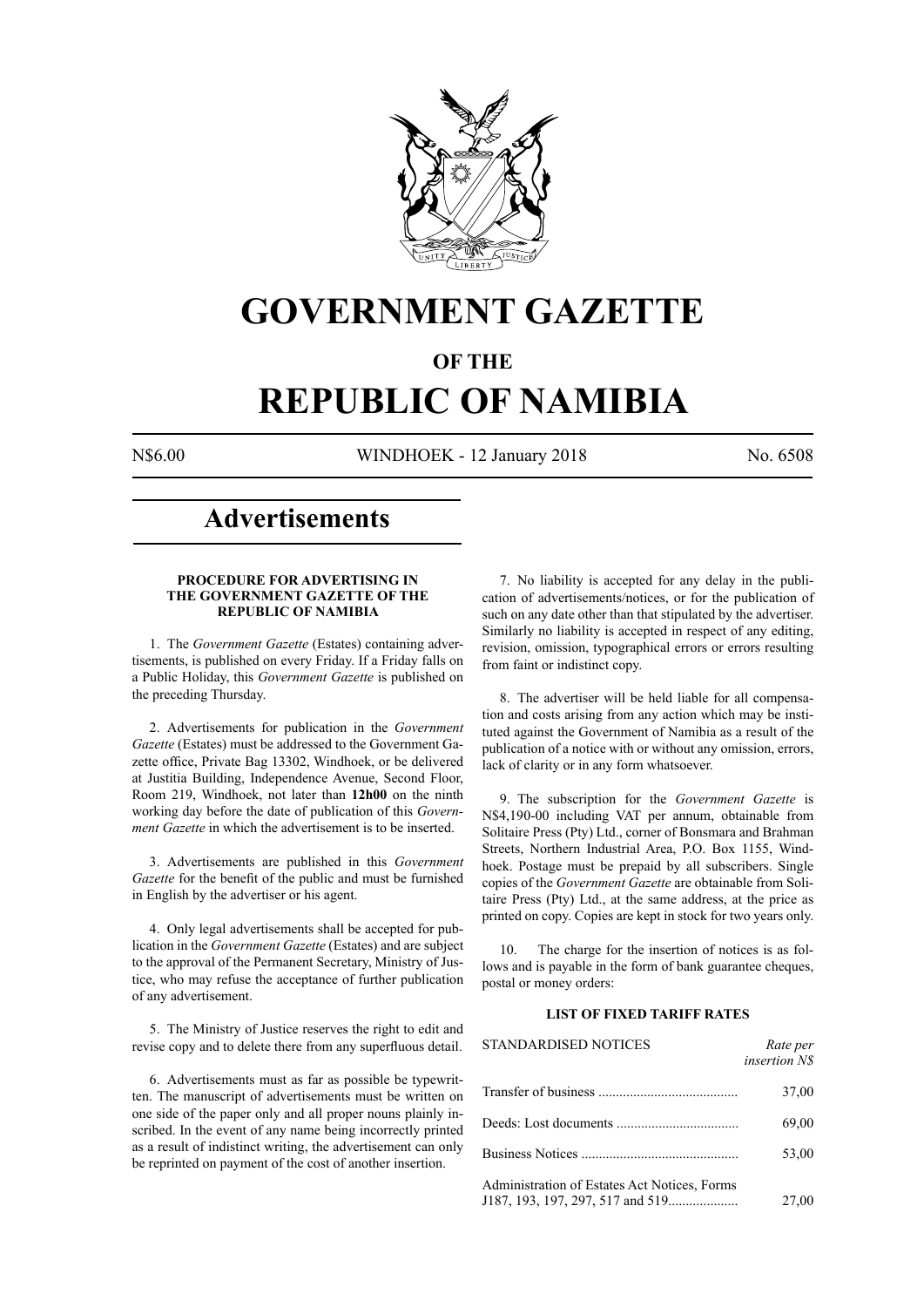| Insolvency Act and Companies Act Notices:                                                                                                                                                               | 48,00  |
|---------------------------------------------------------------------------------------------------------------------------------------------------------------------------------------------------------|--------|
| N.B. Forms 2 and 6 additional statements according<br>to word count table, added to the basic tariff.<br>Change of name (two insertions)                                                                | 333,00 |
| Naturalisation notices (including a reprint for the                                                                                                                                                     | 27,00  |
| Unclaimed moneys - only in the Government<br>Gazette, closing date 15 January (per entry of                                                                                                             | 13,00  |
|                                                                                                                                                                                                         | 53,00  |
|                                                                                                                                                                                                         | 27,00  |
| NON-STANDARDISED NOTICES                                                                                                                                                                                |        |
| Company notices:                                                                                                                                                                                        |        |
| Short notices: Meetings, resolutions, offers of<br>compromise, conversions of companies, voluntary<br>windings-up, etc.: closing of members' registers<br>for transfer and/or declarations of dividends | 120,00 |
| Declaration of dividends with profit statements,                                                                                                                                                        | 267,00 |
| Long notices: Transfers, changes in respect of<br>shares or capital, redemptions, resolutions,                                                                                                          | 373,00 |
|                                                                                                                                                                                                         | 120,50 |

#### **FORM J 187**

#### **LIQUIDATION AND DISTRIBUTION ACCOUNTS IN DECEASED ESTATES LYING FOR INSPECTION**

In terms of section 35(5) of Act 66 of 1965, notice is hereby given that copies of the liquidation and distribution accounts (first and final, unless otherwise stated) in the estates specified below will be open for the inspection of all persons interested therein for a period of 21 days (or shorter or longer if specially stated) from the date specified or from the date of publication hereof, whichever may be the later, and at the offices of the Master and Magistrate as stated.

Should no objection thereto be lodged with the Master concerned during the specified period, the executor will proceed to make payments in accordance with the accounts.

1494/2017 HAMUTENYA Saima, 43062700181, Erf 296, Eenhana. Eenhana, Windhoek. FNB Trust Services Namibia (Pty) Ltd, P.O. Box 448, Windhoek, Namibia.

1597/2017 HUMAN Johanna Jacoba Dorethea, 54050600285, Farm 1274, Grootfontein. Jacobus Cornelius Human, 53021900364. Grootfontein. Windhoek. FNB Trust Services Namibia (Pty) Ltd, P.O. Box 448, Windhoek, Namibia.

17/2016 WARNE Alfred Adolf, 38022700126, Walvis Bay. Katharina Maria Warne, 43102010040. Walvis Bay. Windhoek. Bank Windhoek Limited, Trust Department, P.O. Box 15, Windhoek.

| Liquidators' and other appointees' notices                    | 80,00                     |
|---------------------------------------------------------------|---------------------------|
| Gambling house licences/Liquor licences                       | 120,00                    |
| SALES IN EXECUTION AND OTHER PUBLIC SALES:                    |                           |
|                                                               | 207,00                    |
| Public auctions, sales, tenders and welfare<br>organisations: | 69,00<br>171,00<br>253,00 |
| ORDERS OF THE COURT                                           |                           |

| Provisional and final liquidations or                  |        |
|--------------------------------------------------------|--------|
|                                                        | 157,00 |
| Reduction of change in capital mergers, offers         |        |
|                                                        | 373,00 |
| Judicial managements, <i>curator bonis</i> and similar |        |
|                                                        | 373,00 |
|                                                        | 48.00  |
| Supersession and discharge of petitions (J.158)        | 40,00  |
|                                                        |        |

Provisional and final liquidations or

11. The charge for the insertion of advertisements other than the notices mentioned in paragraph 10 is at the rate of N\$13,00 per cm double column. (Fractions of a cm must be calculated as a cm).

12. No advertisements shall be inserted unless the charge is prepaid. Cheques, drafts, postal or money orders must be made payable to the Ministry of Justice, Private Bag 13302, Windhoek.

#### **FORM J 193**

#### **NOTICE TO CREDITORS IN DECEASED ESTATES**

All persons having claims against the estates mentioned below are hereby called upon to lodge their claims with the executors concerned, within 30 days (or otherwise as indicated) calculated from the date of publication hereof. The information is given in the following order: Estate number, surname and Christian names, date of birth, identity number, last address, date of death; surviving spouse's names, surname, date of birth and identity number; name and address of executor or authorised agent, period allowed for lodgement of claims if other than 30 days.

2021/2017 HOCHOBEB Betuel Antonius, Windhoek, 30 June 1952, 52063000182, Erf 736, Hans Uirab Street, Katutura, 12 November 2017. Namib Capital Investments cc, P.O. Box 80455, Olympia, Windhoek.

2022/2017 STEENKAMP Willemina, Windhoek, 8 May 1959, 59050800378, Erf 737, Mariental, 3 April 2017. Namib Capital Investments cc, P.O. Box 80455, Olympia, Windhoek.

266/2017 TUAMUNIKA Erensius Mekahako, Windhoek, 19 August 1951, 5108190600164, Erf 6996, Katutura, Maroela, 7 May 1998. Namib Capital Investments cc, P.O. Box 80455, Olympia, Windhoek.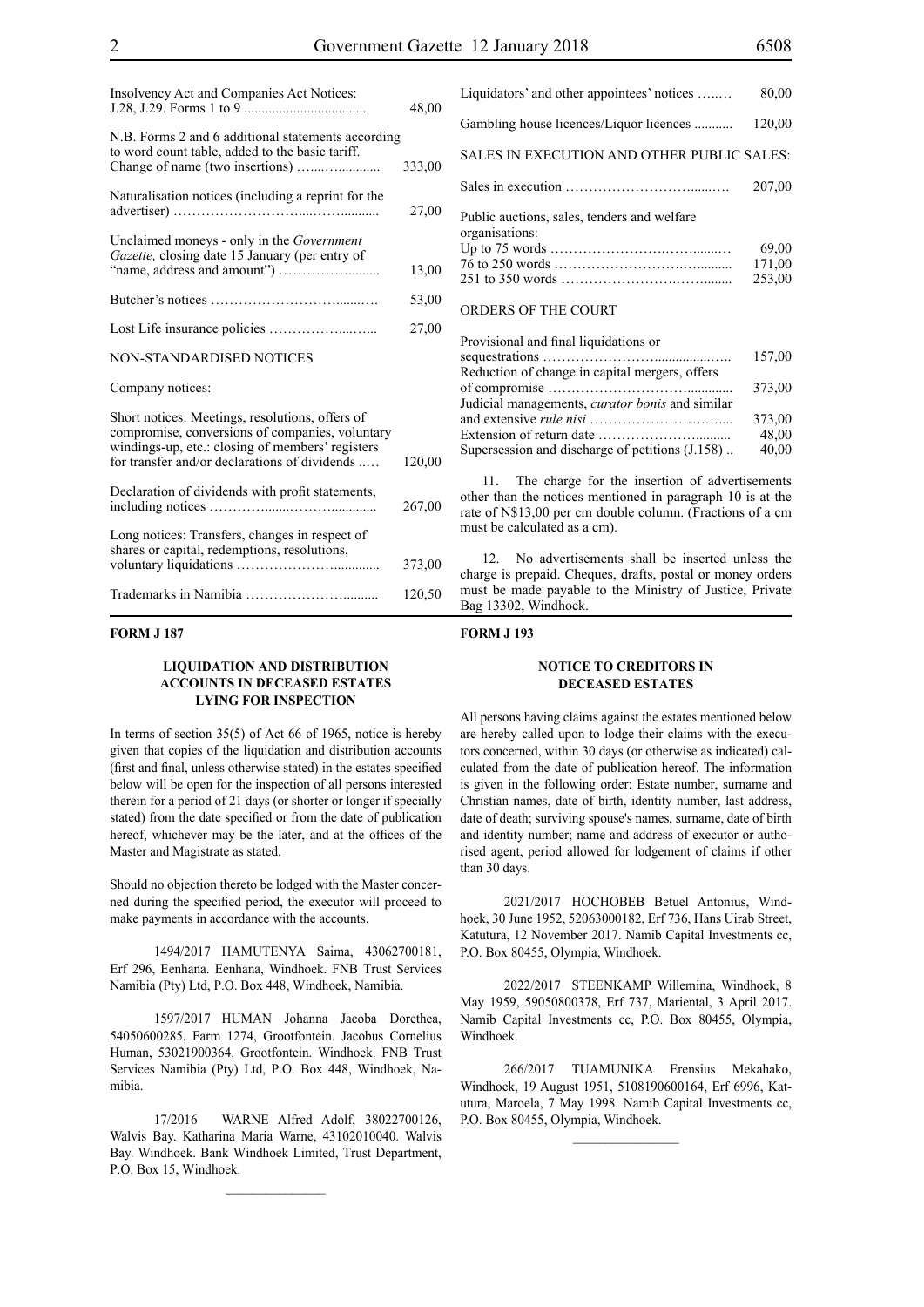| IN THE HIGH COURT OF NAMIBIA, MAIN DIVISION<br>- WINDHOEK |                           | CERTAIN:   | Erf 444, Extension No 3, Gobabis                                                                                                  |
|-----------------------------------------------------------|---------------------------|------------|-----------------------------------------------------------------------------------------------------------------------------------|
|                                                           | <b>CASE NO: I 3019/11</b> | SITUATE:   | In the Municipality of Gobabis<br>Registration Division "L"                                                                       |
| In the matter between:                                    |                           |            |                                                                                                                                   |
| <b>BANK WINDHOEK LIMITED</b>                              | Plaintiff                 | MEASURING: | 1368 Square metres                                                                                                                |
|                                                           |                           |            |                                                                                                                                   |
| and                                                       |                           |            | IMPROVEMENTS: Four bedroom dwelling with lounge,<br>family room, dining room, kitchen,<br>study, 2 bathrooms, laundry, stoep with |
| <b>MARIA MARGERETHA KRUGELL</b>                           | Defendant                 |            | braai, 2 garages, 2 carports and one<br>bedroom flat with kitchen and bathroom                                                    |
| <b>NOTICE OF SALE IN EXECUTION</b>                        |                           |            |                                                                                                                                   |

# In execution of a Judgement of the above Honourable Court

in the above action, a sale without reserve will be held by the Deputy Sheriff, **Windhoek**, at Erf 357, No 2 Satre Street, Academia, Windhoek, on **23 January 2018**, at **09h30**, of the undermentioned property:

| <b>CERTAIN:</b> | Erf 357, Academia, Windhoek     |    |
|-----------------|---------------------------------|----|
|                 |                                 | DF |
| SITUATE:        | In the Municipality of Windhoek | LF |
|                 | Registration Division "K"       | W  |
|                 |                                 | JA |

MEASURING: 1174 square metres

IMPROVEMENTS: Three bedroom dwelling with bathroom, toilet, lounge, kitchen, dining room and pantry

TERMS 10% of the purchase price and the auctioneers' commission must be paid on the date of the sale. The further terms and conditions of the sale will be read prior to the auction and lie for inspection at the office of the Deputy Sheriff, Windhoek and at the offices of the execution creditor's attorneys.

DATED at WINDHOEK this 1st day of NOVEMBER 2017.

DR WEDER KAUTA & HOVEKA INC Legal Practitioner for Plaintiff WHK HOUSE Jan Jonker Road WINDHOEK

#### **IN THE HIGH COURT OF NAMIBIA MAIN DIVISION-WINDHOEK**

 $\mathcal{L}=\mathcal{L}^{\mathcal{L}}$ 

**CASE NO: HC-MD-CIV-ACT-CON-2017/00478**

In the matter between:

#### **BANK WINDHOEK LIMITED** Plaintiff

and

**DAWID JOHANNES STRAUSS** Defendant

#### **NOTICE OF SALE IN EXECUTION**

In execution of a Judgement of the above Honourable Court in the above action, a sale without reserve will be held by the Deputy Sheriff, **Gobabis**, at Erf 444, Extension No. 2, Gobabis, on **25 JANUARY 2018**, at **09h00**, of the undermentioned property:

TERMS 10% of the purchase price and the auctioneers' commission must be paid on the date of the sale. The further terms and conditions of the sale will be read prior to the auction and lie for inspection at the office of the Deputy Sheriff, Gobabis and at the offices of the execution creditor's attorneys.

DATED at WINDHOEK this 1st day of DECEMBER 2017.

R WEDER KAUTA & HOVEKA INC **GAL PRACTITIONER FOR PLAINTIFF** HK HOUSE Jan Jonker Road **WINDHOEK** 

#### **IN THE HIGH COURT OF NAMIBIA MAIN DIVISON, WINDHOEK**

**CASE NO.: I 1886/2014**

In the matter between:

**SWABOU INVESTMENTS (PTY) LTD** Plaintiff

and

**PAULINA NETO KUJANDEKA** Defendant

#### **NOTICE OF SALE IN EXECUTION**

In execution of a Judgement granted by the above Honourable Court, the following property will be sold by public auction by the Deputy Sheriff of **Okahandja** on **26 January 2018, 10H00** at Erf 438, Extension No 1, Nau-Aib, Okahandja, Rep· ublic of Namibia.

| <b>CERTAIN:</b>   | Erf No 438, Nau-Aib, Extension No. 1                                                 |  |
|-------------------|--------------------------------------------------------------------------------------|--|
| SITUATE:          | In the Municipality of Okahandia<br>Registration Division "B"<br>Otjozondjupa Region |  |
| MEASURING:        | 397 (three nine seven) square metres                                                 |  |
| HELD <sup>.</sup> | By Deed of Transfer No. T 6760/2001                                                  |  |
|                   | IMPROVEMENTS: Kitchen, Lounge, 3 Bedrooms,<br>Bathroom, Veranda                      |  |

#### **CONDITIONS OF SALE:**

1. The Sale is subject to provisions of the High Court Act no. 16 of 1990, as amended, and the property will be sold "voetstoots" according to the existing title deed.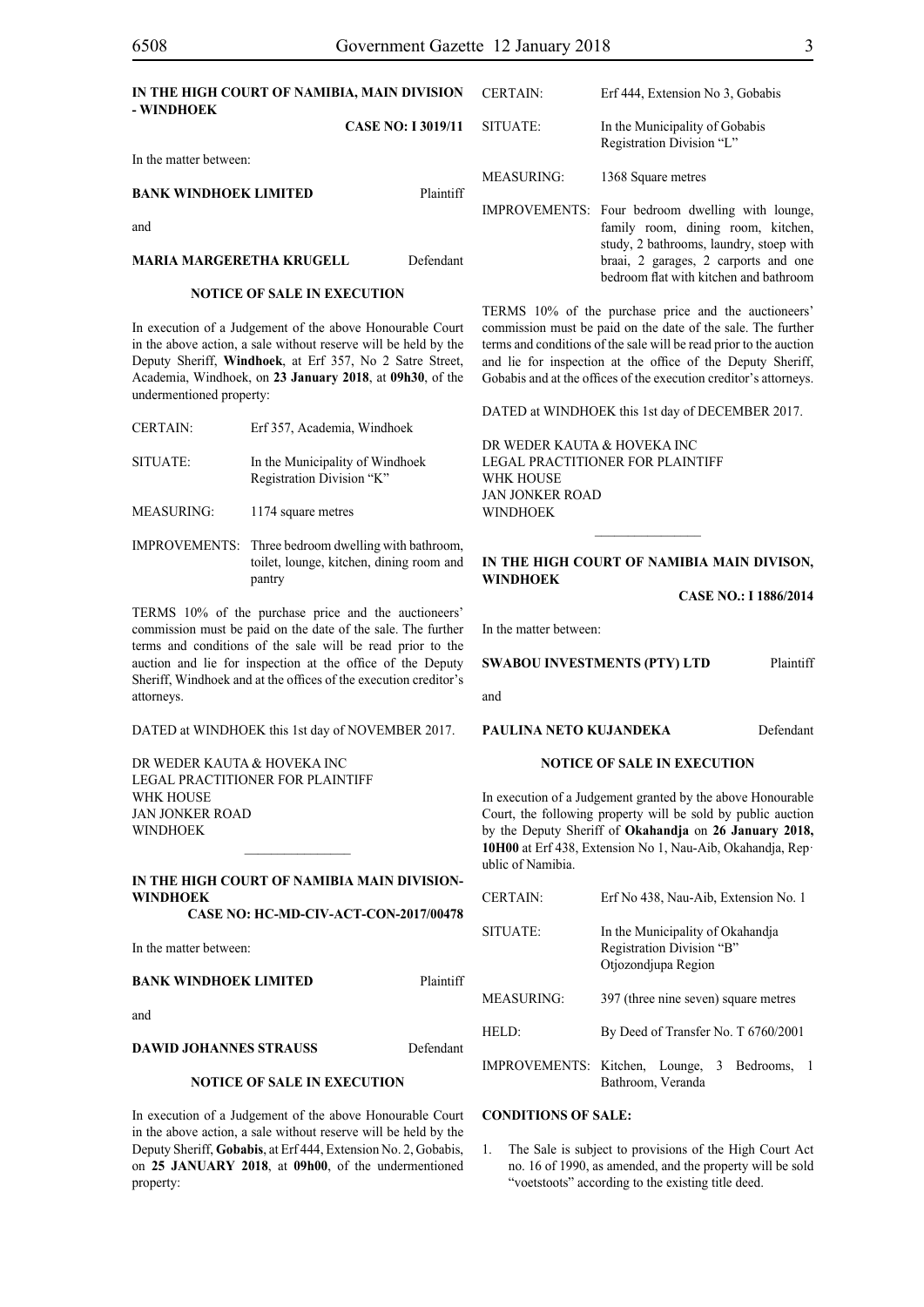2. The complete Conditions of Sale will be read out at the time of the sale, and may be inspected beforehand at the offices of the Plaintiff and Plaintiffs attorney at the undermentioned address, as also at the offices of the Deputy Sheriff, Okahandja.

Dated at WINDHOEK on the 22nd day of NOVEMBER 2017.

J C VAN WYK ATTORNEYS Legal Practitioner for Plaintiff 18 LOVE STREET, WINDHOEK

#### **IN THE HIGHCOURT OF NAMIBIA, MAIN DIVISION, WINDHOEK**

 $\frac{1}{2}$ 

#### **CASE NO.: HC-MD-CIV-ACT-CON-2016/3064**

In the matter between:

#### **FIRST NATIONAL BANK OF NAMIBIA LIMITED** Plaintiff

and

**THEODILIS NAKAVILU AlPINE in her capacity as executrix in the estate of the late GOSBERTUS AUSIKU NAMWANDI** Defendant

#### **NOTICE OF SALE IN EXECUTION**

In execution of a Judgement granted by the above Honourable Court, the following property will be sold by public auction by the Deputy Sheriff of **Outapi** on **24 January 2018, 11H00** at Erf 918, Extension No. 2, Outapi, Republic of Namibia.

| <b>CERTAIN:</b>   | Erf No. 918, Outapi, Extension No. 2                                 |
|-------------------|----------------------------------------------------------------------|
| SITUATE:          | In the Town of Outapi<br>Registration Division "A"<br>Omusati Region |
| <b>MEASURING:</b> | 662 (six si x two) square metres                                     |
| HELD:             | By Deed of Transfer Not 4795/2007                                    |
|                   | IMPROVEMENTS: Kitchen, Lounge, 3 Bedrooms,<br>2                      |

Showers

#### **CONDITIONS OF SALE:**

- 1. The Sale is subject to provisions of the High Court Act no. 16 of 1990, as amended, and the property will be sold "voetstoots" according to the existing title deed.
- 2. The complete Conditions of Sale will be read out at the time of the sale, and may be inspected beforehand at the offices of the Plaintiff and Plaintiff's attorney at the under mentioned address, as also at the offices of the Deputy Sheriff, Outapi.

Dated at WINDHOEK on the 17th day of NOVEMBER 2017.

J C VAN WYK ATTORNEYS Legal Practitioner for Plaintiff 18 LOVE STREET, WINDHOEK

#### **IN THE HIGHCOURT OF NAMIBIA, MAIN DIVISION, WINDHOEK**

**CASE NO.: HC-MD-CIV-ACT-CON-2016/0 2953**

In the matter between:

#### **FIRST NATIONAL BANK OF NAMIBIA LIMITED** Plaintiff

#### **MESSEGE NYAMBE NYAMIZA in her capacity as executrix in the estate of the late FATTY SYLVIOUS NYAMBE** Defendant

#### **NOTICE OF SALE IN EXECUTION**

In execution of a Judgement granted by the above Honourable Court, the following property will be sold by public auction by the Deputy Sheriff of **Katima Mulilo** on **26 January 2018, 10H00** at Erf 563, Extension No 2, Katima Mulilo, Republic of Namibia.

| <b>CERTAIN:</b>      | Erf No 563, Katima Mulilo, Extension<br>No. 2                                                                                         |
|----------------------|---------------------------------------------------------------------------------------------------------------------------------------|
| SITUATE:             | In the Town of Katima Mulilo<br>Registration Division "B"<br>Caprivi Region                                                           |
| <b>MEASURING:</b>    | 1,0172 (one comma zero one seven two)<br>hectares                                                                                     |
| HELD:                | By Deed of Transfer No T 6282/2008                                                                                                    |
| <b>IMPROVEMENTS:</b> | Main Building: 1 Reception Office, 2<br>Offices, 4 Storerooms, 1 Toilet<br>Out Building: 1 open Workshop, 1 IBR<br>Storeroom, 2 Flats |
|                      |                                                                                                                                       |

#### **CONDITIONS OF SALE:**

- 1. The Sale is subject to provisions of the High Court Act no. 16 of 1990, as amended, and the property will be sold "voetstoots" according to the existing title deed.
- 2. The complete Conditions of Sale will be read out at the time of the sale, and may be inspected beforehand at the offices of the Plaintiff and Plaintiff's attorney at the under mentioned address, as also at the offices of the Deputy Sheri Katima Mulilo.

Dated at WINDHOEK on the 22nd day of NOVEMBER 2017.

J C VAN WYK ATTORNEYS Legal Practitioner for Plaintiff 18 LOVE STREET, WINDHOEK

#### **THE ALIENS ACT, 1937 NOTICE OF INTENTION OF CHANGE OF SURNAME**

I, **Alexander werner mittendorf**, residing at Plot Santa, Portion No. 182, Swakopmund and employed as a apprentice at Maschinenbau Kaltenbach GmbH, Rheinweg 9, 79395 Neuenburg, Zürich, Germany, intend applying to the

and